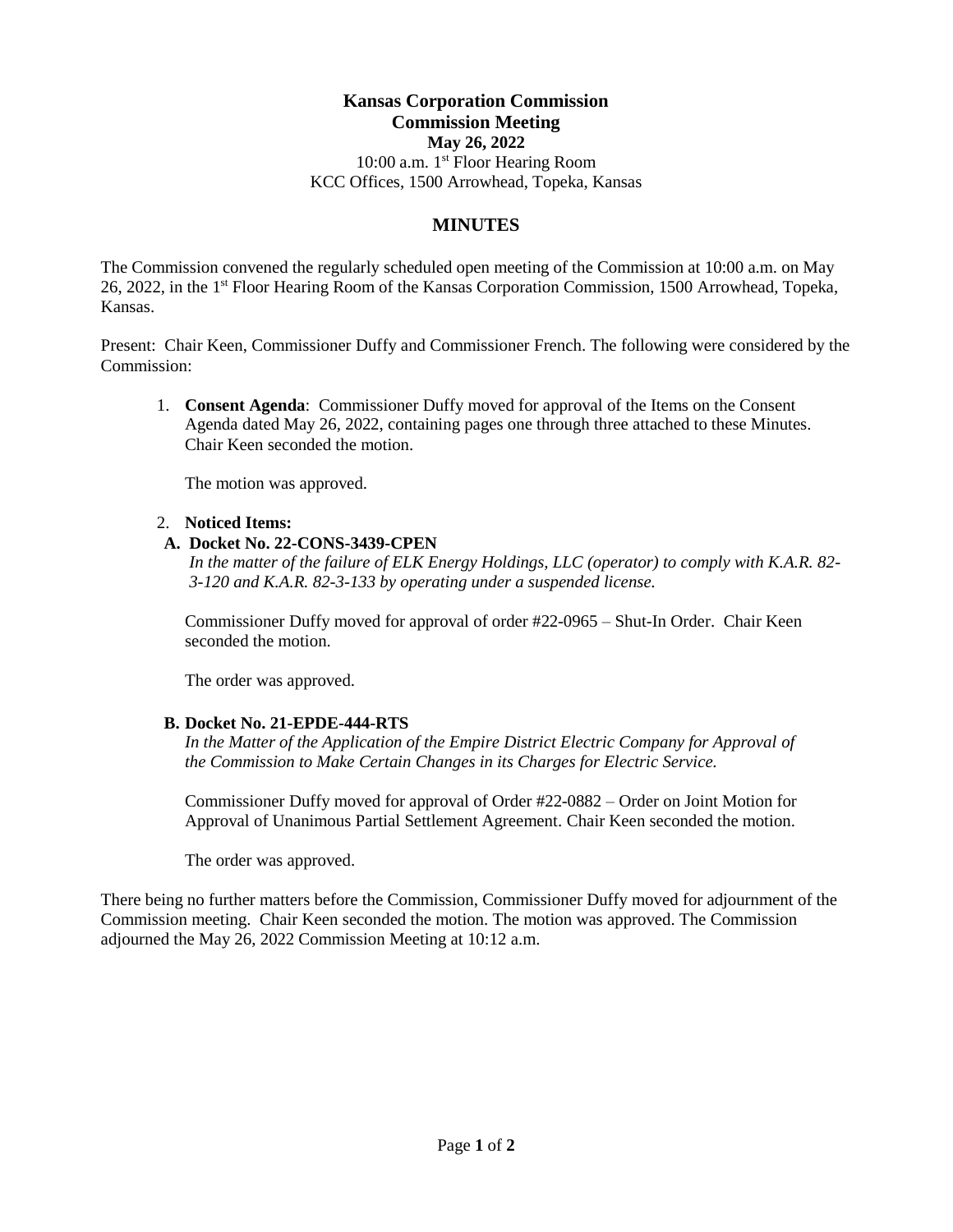Respectfully submitted,

Jan M. Rey

 $\frac{U}{L_{\text{Ynn M. Retz, Executive Director}}$  Dwight D. Keen, Chair Dwight D. Keen, Chair

 $\mathcal{A}$ 

Anchaus J. French

Susan K. Duffy, Commissioner Andrew J. French, Commissioner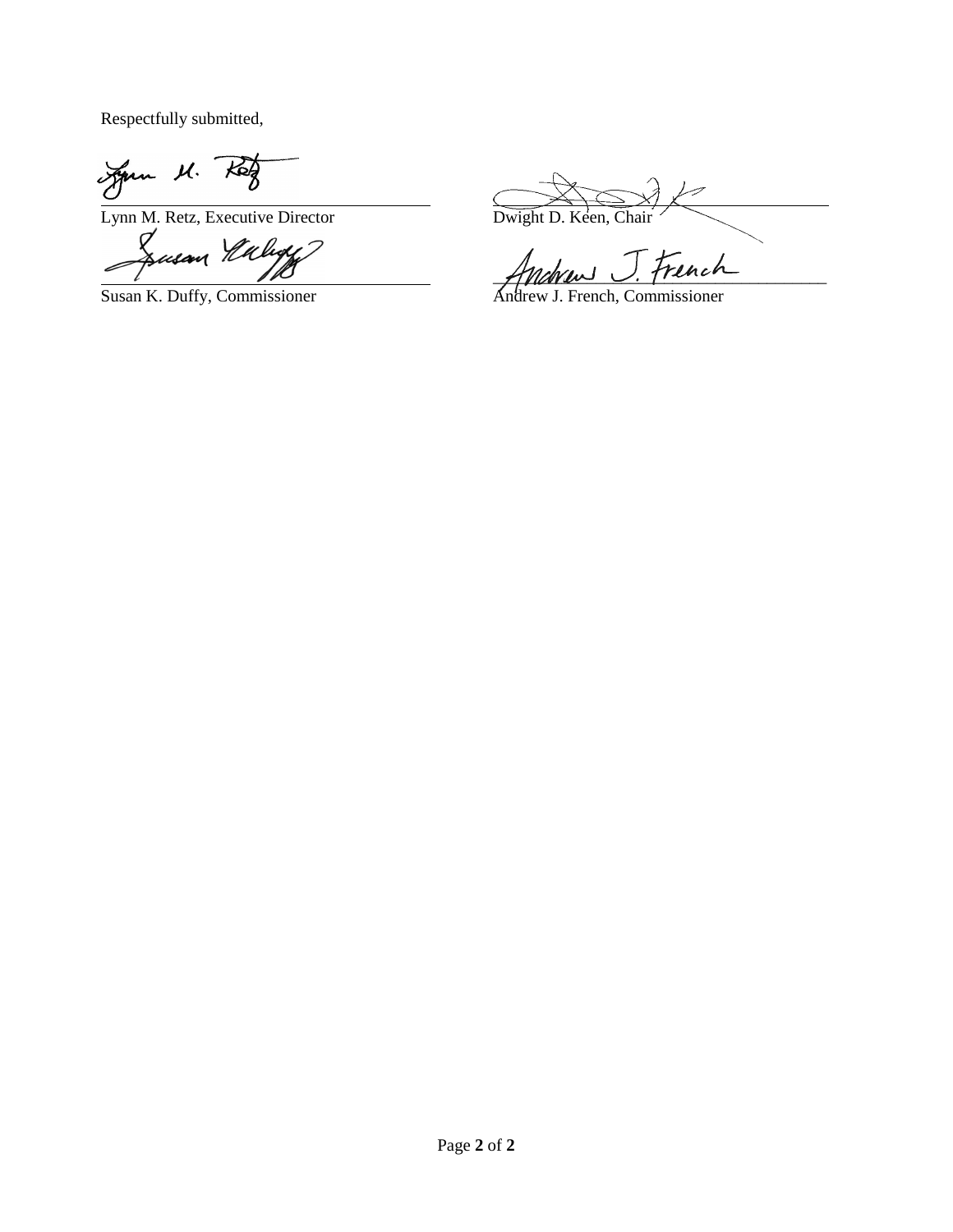

# **ITEMS OF** Consent Agenda

Approval Date: Thursday, May 26, 2022

NOTICE TO THE PUBLIC: There will be no separate discussion of Consent Agenda items as they are considered to be routine by the Kansas Corporation Commission. Unless removed from the website's Consent Agenda, the orders appearing on the Consent Agenda will become the Order of the full Commission at the Commission's regularly scheduled Business Meeting. If Commission staff or a Commissioner requests an item be removed from the Consent Agenda, the affected item may be considered seperately or placed on the earliest possible Business Meeting agenda for discussion.

#### **Consent Agenda**

| I ITEM NO. | <b>DESCRIPTION</b>                                                                                                                                                                                                                          | <b>DOCKET</b><br><b>NUMBER</b> | <b>IREMOVED</b> |
|------------|---------------------------------------------------------------------------------------------------------------------------------------------------------------------------------------------------------------------------------------------|--------------------------------|-----------------|
|            | In the matter of the failure of Jeff Crawford dba Jeff's Oilwell Supervision (Operator) to comply with K.A.R. 82 3 111 at the<br>Stalnaker #1 well in Rooks County, Kansas.<br>Penalty Order - Jeff Crawford dba Jeff's Oilwell Supervision | 22-CONS-3437-CPEN              |                 |
| 2          | In the matter of the failure of Kansas MB Project, LLC (Operator) to comply with K.A.R. 82 3 111 at twenty-nine wells in<br>Chautaugua and Montgomery Counties, Kansas.<br>Penalty Order - Kansas MB Project, LLC                           | 22-CONS-3438-CPEN              |                 |
| 3          | In the matter of the failure of Nordmeyer Oil Inc. (Operator) to report activity that occurred during the 2021 calendar year in<br>compliance with K.A.R. 82 3 409.<br>Penalty Order - Nordmeyer Oil Inc.                                   | 22-CONS-3440-CPEN              |                 |
| 4          | In the matter of the failure of Kodiak Energy, LLC (Operator) to report activity that occurred during the 2021 calendar year in<br>compliance with K.A.R. 82 3 409.<br>Penalty Order - Kodiak Energy, LLC                                   | 22-CONS-3441-CPEN              |                 |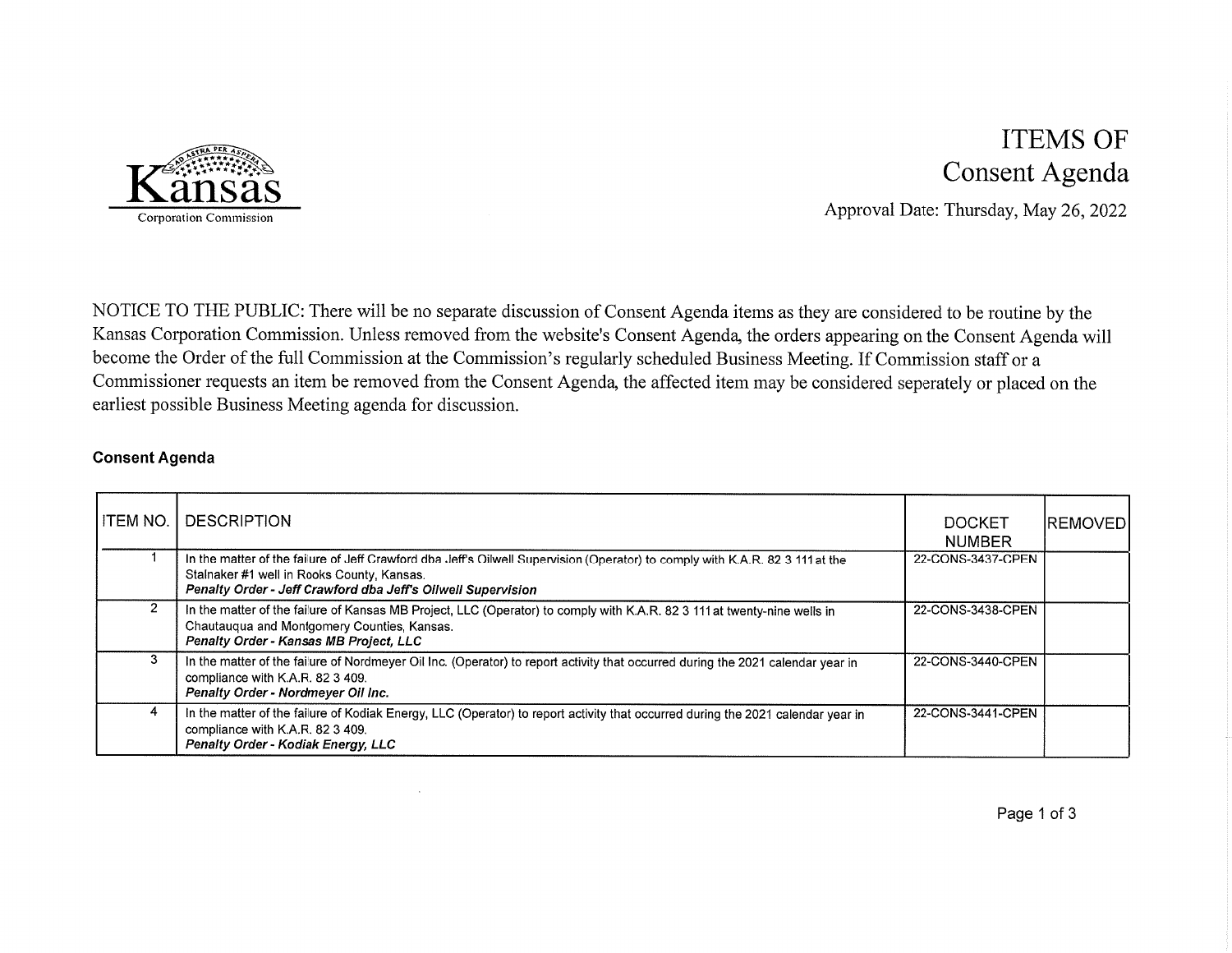### **Consent Agenda**

| ITEM NO. | <b>DESCRIPTION</b>                                                                                                                                                                                                                                                                                                                                                                                                | <b>DOCKET</b><br><b>NUMBER</b> | REMOVED |
|----------|-------------------------------------------------------------------------------------------------------------------------------------------------------------------------------------------------------------------------------------------------------------------------------------------------------------------------------------------------------------------------------------------------------------------|--------------------------------|---------|
| 5        | In the Matter of the Application of Cox Communications Kansas L.L.C., Filing for Kansas Video Service Authorization.<br>Order Granting Amended Video Service Authorization                                                                                                                                                                                                                                        | 07-CXKC-621-VSA                |         |
| 6        | In the Matter of the Petition of Southwestern Bell Telephone Company d/b/a AT&T Kansas for Compulsory Arbitration of<br>Unresolved Issues with Global Crossing Local Service, Inc., and Global Crossing Telemanagement, Inc., for an Interconnection<br>Agreement Pursuant to Section 251 and 252 of the Federal Telecommunications Act of 1996.<br><b>Order Approving Amendment to Interconnection Agreement</b> | 10-SWBT-419-ARB                |         |
|          | In the Matter of an Investigation to Determine the Annual Assessment Rate for the Twenty-Sixth Year of the Kansas Universal<br>Service Fund, Effective March 1, 2022.<br>Order Approving Traffic Factors for Teliax, Inc.                                                                                                                                                                                         | 22-GIMT-142-GIT                |         |
| 8        | In the Matter of the Application of The Victory Electric Cooperative Association, Inc. Seeking Commission Approval to Update its<br>Local Access Delivery Service Tariff Pursuant to the 34.5kV Formula Based Rate Plan Approved in Docket No.<br>21-SEPE-049-TAR.<br>Suspension Order; Protective Order and Discovery Order                                                                                      | 22-VICE-498-TAR                |         |
| 9        | In the Matter of the Application of Magellan Pipeline Company, L.P. Filing Tariff Revisions for Commission Approval of Tariff<br>K.C.C. No. 44.<br><b>Order Assessing Costs</b>                                                                                                                                                                                                                                   | 22-MGPP-525-TAR                |         |
| 10       | In the Matter of NuStar Pipeline Operating Partnership, L.P. Filing Tariff Revisions for Commission Approval of Tariff K.C.C. No.<br>24 and Cancels No. 23.<br><b>Order Assessing Costs</b>                                                                                                                                                                                                                       | 22-KNBP-526-TAR                |         |
| 11       | Transportation orders to be approved by the Commission on the Consent Agenda.<br><b>Transportation Economic Orders</b>                                                                                                                                                                                                                                                                                            | 22-TRAM-5083-TRA               |         |

The above-captioned matter(s) were approved by the Commission, unless noted as removed.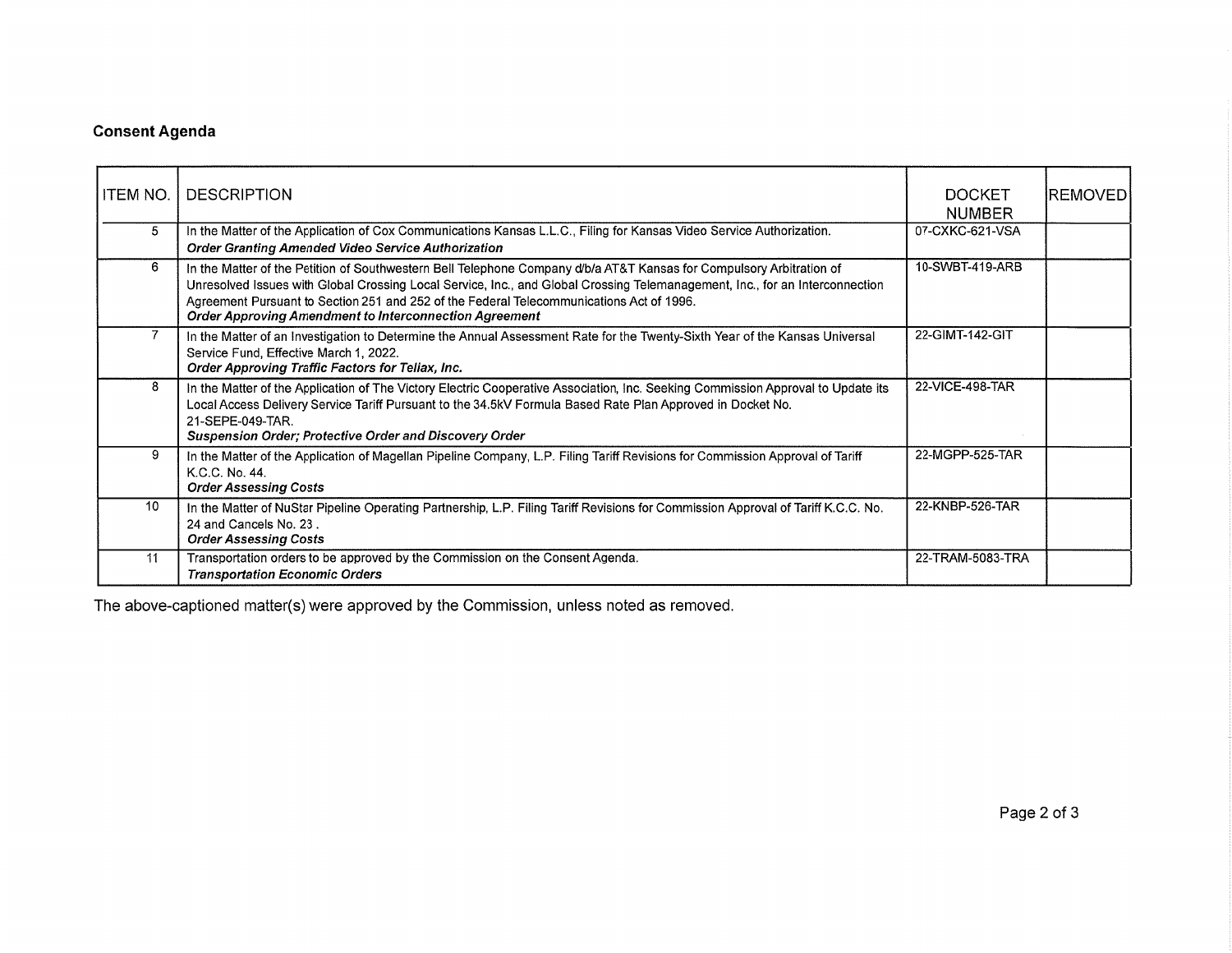For the Commission:

Dwight D. Keen, Chair

Susan K. Duffy, Complessioner

nch nchrew

Andrew J. French, Commissioner

Jan M. Rog

Lynn M. Retz **Executive Director** 

Attest:

Page 3 of 3